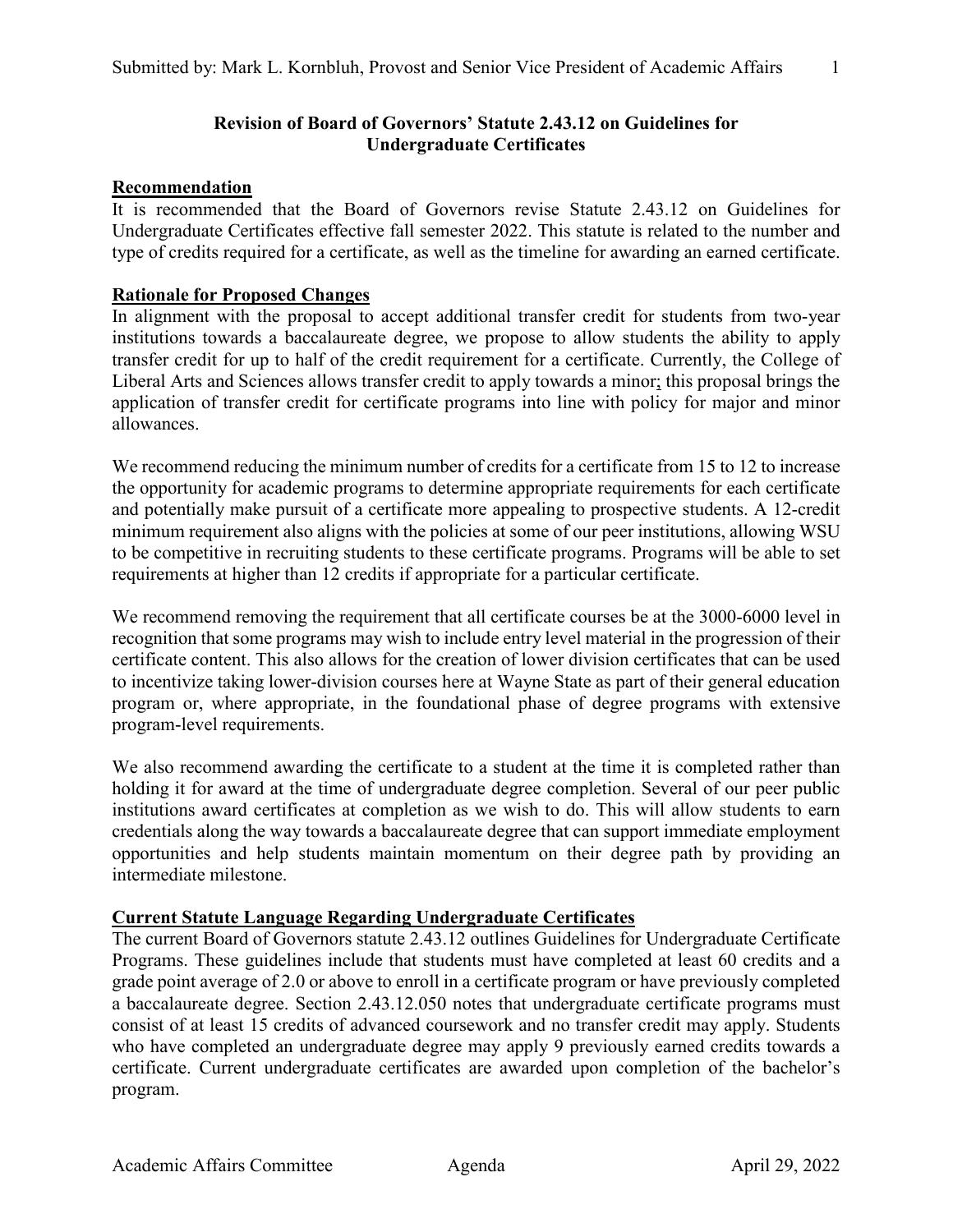## **Proposed Statute Revision**

The recommended revised text of the statute is presented in its entirety below.

2.43.12 Guidelines for Undergraduate Certificates

# 2.43.12.010

An Undergraduate Certificate Program is for students who are currently enrolled in undergraduate coursework or who have previously earned an undergraduate degree and who would like to add a certification to their current or past degree program. The Certificate Program may be within a single discipline or multidisciplinary and is designed to provide students with specialized knowledge that is less extensive than an undergraduate major. These programs may be directed at three groups of individuals: 1) WSU undergraduate students pursuing a major in a related field; 2) WSU undergraduate students pursuing a major in another department; and 3) students who have previously earned a baccalaureate level degree at Wayne State or another institution and want a further concentration in a related field.

#### 2.43.12.020

Specific guidelines for an Undergraduate Certificate Program are:

#### 2.43.12.030

Program proposals shall include description, curriculum, admission requirements, rationale, resource requirements, budget, program standards, and evaluation plans for the proposed program.

#### 2.43.12.040

The program shall be open to regularly admitted Wayne State University undergraduate students who have completed at least 60 credit hours and have a grade point average of 2.0 or above are in good academic standing. The program shall also be open to students who have previously earned a baccalaureate level degree at Wayne State or another institution. Individual Undergraduate Certificate Programs may set higher admissions standards or other requirements for eligibility.

#### 2.43.12.050

The program shall consist of at least  $\frac{15}{12}$  semester credits of advanced courses at the undergraduate level (3000- to 6000- level). All credits must be earned at Wayne State. No transfer credits can be applied. No more than half of the required credits for a certificate may come from transfer credit. Students who have completed their bachelor's degree may apply up to 9 credits to the Undergraduate Certificate requirements at the discretion of the department degree program.

#### 2.43.12.060

The curriculum should focus on content and skills that are at an advanced undergraduate level under a readily recognizable theme. Where appropriate, the courses and/or curriculum should include projects and reports of an integrative, design, or research nature.

#### 2.43.12.070

A minimum grade point average of 2.0 must be achieved for courses in the particular certificate program to obtain an Undergraduate Certificate. Students must have completed identified specified prerequisites for each course in order to register for that course.